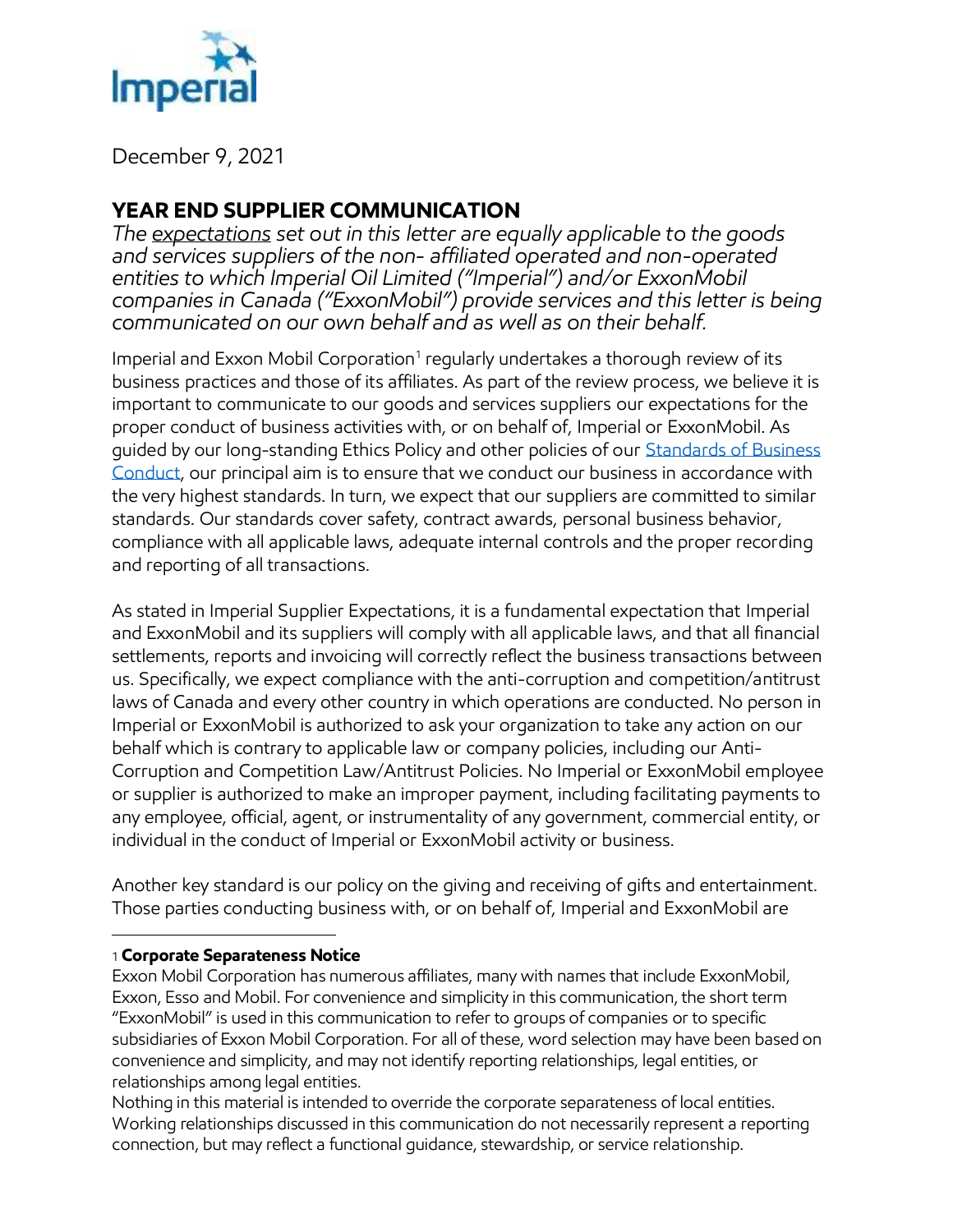

expected to exercise good judgment in each case. The provision of gifts and entertainment must not be intended to create an improper advantage. Our employees are restricted from receiving gifts or favors which exceed a nominal value or receiving any extravagant or frequent entertainment from individuals, companies or firms who do business, or seek to do business, with us. Likewise, while we do not envision that any gifts would be made to third parties, you should be equally prudent on the extremely rare occasion you might provide appropriate gifts or entertainment to third parties when conducting business on behalf of Imperial or ExxonMobil. If you have not already done so, please ensure that you adopt adequate safeguards, and that you have in place policies, procedures, and/or controls to ensure your activities related to commercial interactions and interactions with government officials fully comply with applicable anti- corruption laws and the expectations of Imperial and ExxonMobil outlined above.

Imperial and ExxonMobil are committed to respecting human rights, and we expect the same of our suppliers. Our [Supplier Expectations](https://www.imperialoil.ca/en-CA/Investors/Corporate-governance/Ethics-and-Standards-of-Business-Conduct) with regards to human rights include conducting operations and business practices, as well as managing activities, in a manner consistent with the following key international human rights frameworks:

- the International Labour Organization's 1998 Declaration on Fundamental Principles and Rights at Work, covering elimination of child labor, forced labor, workplace discrimination, and recognition of freedom of association; and
- the United Nations Guiding Principles on Business and Human Rights (UNGPs) in effect as of 2011.

Imperial and ExxonMobil are committed to a safe, healthy, and productive work environment for our employees, contractor employees and others who access our property, sites, and facilities. Our expectation is that you have and enforce an alcohol and drug program that at a minimum meets the requirements set forth in the agreement. Elements of an acceptable Contractor's program should include, but are not limited to the:

1) Prohibition, while on Company Premises (including off-duty time) of Contractor Personnel use, possession, sale, manufacture, distribution, concealment, or transport of any Prohibited Substance, which would include alcohol and potentially impairing medications used without a prescription or in a manner inconsistent with the prescription or directions for usage, e.g. some Prescription Drugs or over-the-counter medications or herbal medicines.

2) Prohibition of any (1) drug or alcohol-related paraphernalia used or designed for use in testing, packaging, storing, injecting, ingesting, inhaling or otherwise introducing into the human body any Prohibited Substance, (2) paraphernalia or substance used or designed for use to dilute, substitute, or adulterate any alcohol or drug test specimen or to otherwise obstruct the alcohol or drug testing process.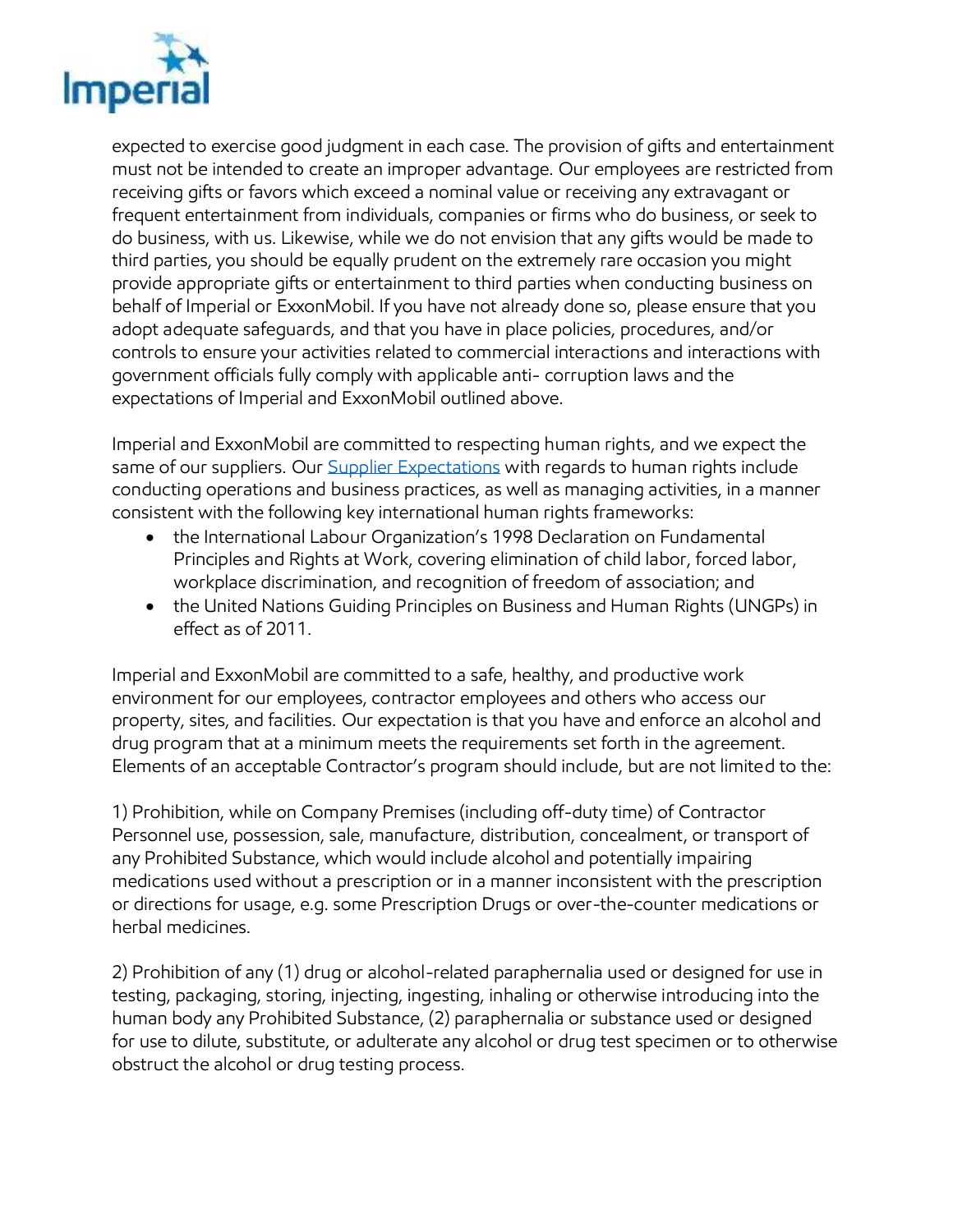

3) Removal of Contractor Personnel from Company Work following non-compliance with any aspect of the

Contractor program or the requirements set forth in the alcohol and drug exhibit in the agreement.

4) Commitment to comply with all applicable drug and alcohol related laws and regulations.

Imperial and ExxonMobil expend considerable resources protecting our data, including defending our computer network from the increased risk of sophisticated cyber-attacks and stewarding personal information according to regulatory requirements. This communication reinforces Imperial and ExxonMobil's expectation that you take appropriate steps to protect information (electronic and hardcopy) and information systems in your control from new and evolving risks of cyber attackers. You should maintain appropriate data protection and cybersecurity measures based on professional guidance and best practices.

If there are circumstances where you suspect information related to Imperial or ExxonMobil is compromised, you should promptly bring such circumstances to our attention. Please contact Imperial or ExxonMobil if you have any suspicions as to whether an email purportedly from us is actually from our company. Also, we request that you regularly train your personnel on cybersecurity, including training to be alert to cybersecurity attacks that rely on personal inattention, such as "phishing" attacks or other suspicious emails containing attachments or links that could potentially compromise computer systems.

More and more countries around the world are adopting data protection or data privacy laws, which regulate the collection and processing of information, including personal information. These laws deal not only with how such information is collected and stored, but also the purpose(s) for which it is used. In addition, in many countries there are also particular restrictions on how personal information is transferred across national borders and to third parties.

Imperial and ExxonMobil are committed to protecting the personal information of its employees, contractors, vendors, customers and other third parties with whom it deals. If you have not already done so, please ensure that you adopt adequate safeguards to keep all personal data used pursuant to your agreement with Imperial and ExxonMobil secure, and that you have controls and tools in place to ensure compliance with applicable data privacy laws.

We also ask you to be alert to the potential for Illegal Information Brokering where persons approach suppliers offering confidential information that is used to obtain business